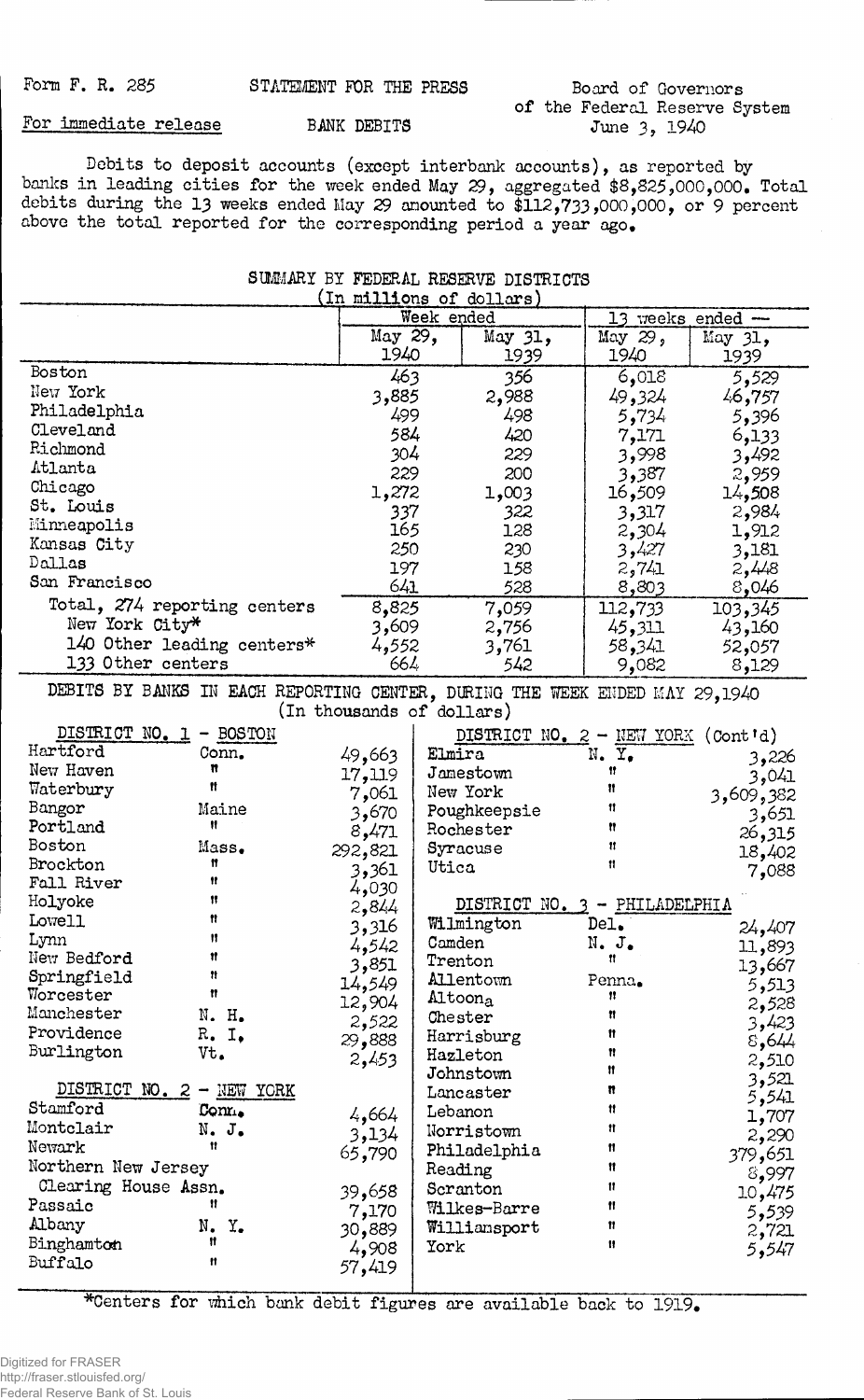Form  $F_a$ ,  $R_a$ , 285-a ; variation of  $\mathbb{R}^2$  ; variation of  $\mathbb{R}^2$  ; variation of  $\mathbb{R}^2$  ; variation of  $\mathbb{R}^2$  ; variation of  $\mathbb{R}^2$  ; variation of  $\mathbb{R}^2$  ; variation of  $\mathbb{R}^2$  ; variation of

**DEBITS BY BANKS IK EACH REPORTING CENTER, DURING THE WEEK ENDED IIAY 29, 1940 (In thousands of dollars)**

 $\mathbb{E}$ 

|                            |           |         | (TII ningdimp of matra m)<br>DISTRICT NO. 6 - ATLANTA |              | $($ Cont <sup>t</sup> d) |
|----------------------------|-----------|---------|-------------------------------------------------------|--------------|--------------------------|
| DISTRICT NO. 4 - CLEVELAND |           |         | Albany                                                | Ga.          | 1,084                    |
| Lexington                  | Ky.       | 3,743   | Atlanta                                               | Ħ            | 48,327                   |
| Akron                      | Ohio<br>Ħ | 16,623  |                                                       | 11           | 3,914                    |
| Canton                     | Ħ         | 8,530   | Augusta<br>Brunswick                                  | π            | 516                      |
| Cincinnati                 | 11        | 78,258  | Columbus                                              | 11           | 3,745                    |
| Cleveland                  | Ħ         | 152,189 |                                                       | n            | 247                      |
| Columbus                   | Ħ         | 39,147  | Elberton                                              | 11           | 3,329                    |
| Dayton                     | Ħ         | 17,188  | Macon                                                 | 11           | 327.                     |
| Hamilton                   | Ħ         | 2,751   | Newnan                                                | 11           | 6,285                    |
| Lina                       |           | 3,099   | Savannah                                              | Ħ            | 1,086                    |
| Lorain                     | Ħ         | 1,470   | Valdosta                                              |              |                          |
| Middletown                 | Ħ         | 2,472   | New Orleans                                           | La,          | 49,033                   |
| Springfield                | 11        | 3,939   | Hattiesburg                                           | Miss.<br>11  | 1,032                    |
| Steubenville               | Ħ         | 2,791   | Jackson                                               | $\mathbf{H}$ | 5,106                    |
| Toledo                     | Ħ         | 29,164  | Meridian                                              | 11           | 2,542                    |
| Warren                     | Ħ         | 2,640   | Vicksburg                                             |              | 1,451                    |
| Youngstown                 | n         | 12,049  | Chattanooga                                           | Tenn.<br>n   | 7,939                    |
| Zanesville                 | Ħ         | 1,991   | Knoxville                                             | 11           | 4,123                    |
| Butler                     | Pa.       | 2,206   | Nashville                                             |              | 18,377                   |
| Erie                       | Ħ         | 7,292   |                                                       |              |                          |
| Franklin                   | 11        | 742     | DISTRICT NO. 7 - CHICAGO                              |              |                          |
| Greensburg                 | Ħ         | 1,796   | Aurora                                                | Ill.         | 3,040                    |
| Homestead                  | Ħ         | 867     | Bloomington                                           | Ħ            | 2,865                    |
| Oil City                   | Ħ         | 2,151   | Champaign-Urbana                                      | Ħ            | 3,287                    |
| Pittsburgh                 | n         | 183,871 | Chicago                                               | n            | 716,973                  |
| Wheeling                   | W. Va.    | 6,806   | Danville                                              | Ħ            | 2,632                    |
|                            |           |         | Decatur                                               | n            | 4,341                    |
| DISTRICT NO. 5 - RICHMOND  |           |         | Elgin                                                 | Ħ            | 2,390                    |
| Washington                 | D.C.      | 64,239  | Moline                                                | Ħ            | 1,666                    |
| Baltinore                  | Md.       | 95,195  | Peoria                                                | Ħ            | 13,181                   |
| Cumberland                 | 11        | 1,756   | Rockford                                              | Ħ            | 5,834                    |
| Hagerstown                 | Ħ         | 1,860   | Springfield                                           | 11           | 5,846                    |
| Asheville                  | N. C.     | 2,908   | Fort Wayne                                            | Ind.         | 6,834                    |
| Charlotte                  | Ħ         | 13,396  | Gary                                                  | Ħ            | 4,325                    |
| Durham                     | n         | 6,777   | Hammond                                               | 11           | 2,264                    |
| Greensboro                 | Ħ         | 4,570   | Indianapolis                                          | Ħ            | 43,617                   |
| Raleigh                    | Ħ         | 9,0.1.2 | South Bend                                            | 11           | 10,051                   |
| Wilmington                 | Ħ         | 2,719   | Terre Haute                                           | 11           | 5,527                    |
| Winston-Salem              | Ħ         | 8,554   | Cedar Rapids                                          | <b>Iowa</b>  | 6,111                    |
| Charleston                 | S. C.     | 4,429   | Clinton                                               | Ħ            | 1,287                    |
| Columbia                   | Ħ         | 8,515   | Davenport                                             | n            | 4,744                    |
| Greenville                 | Ħ         | 4,067   | Des Moines                                            | 11           | 19,166                   |
| Spartanburg                | Ħ         | 2,316   | Dubuque                                               | 11           | 2,246                    |
| Danville                   | Va.       | 1,797   | Mason City                                            | Ħ            | 2,086                    |
| Lynchburg                  | Ħ         | 2,916   | Muscatine                                             | Ħ            | 879                      |
| Newport News               | Ħ         | 2,988   | Sioux City                                            | Ħ            | 8,373                    |
| Norfolk                    | 11        | 12,199  | Waterloo                                              | Ħ            | 4,278                    |
| Portsmouth                 | Ħ         | 983     | Adrian                                                | Mich.        | 872                      |
| Richmond                   | Ħ         | 33,571  | Battle Creek                                          | 11.          | 2,811                    |
| Roanoke                    | Ħ         | 5,417   | Bay City                                              | 11           | 2,697                    |
| Charleston                 | W.<br>Va. | 10,494  | Detroit                                               | Ħ            | 272,774                  |
| Huntington                 | n         | 3,745   | Flint                                                 | Ħ            | 6,405                    |
|                            |           |         | Grand Rapids                                          | 11           | 13,309                   |
| DISTRICT NO. 6 - ATLANTA   |           |         | Jackson                                               | 11           | 3,351                    |
| Birmingham                 | Ala.      | 19,807  | Kalamazoo                                             | Ħ            | 5,491                    |
| Dothan                     | n         | 567     | Lansing                                               | Ħ            | 5,247                    |
| Mobile                     | Ħ         | 9,565   | Saginaw                                               | 11           | 5,081                    |
| Montgomery                 | Ħ         | 4,765   | Green Bay                                             | $W$ is,      | 3,459                    |
| Jacksonville               | $F1a$ .   | 16,771  | Manitowoc                                             | Ħ            | 1,435                    |
| Miami                      | 11        | 10,673  | Milwaukee                                             | 11           | 58,995                   |
|                            | 11        |         | Oshkosh                                               | Ħ            | 2,040                    |
| Pensacola                  | Ħ         | 2,097   | Sheboygan                                             | Ħ            | 3,834                    |
| Tampa                      |           | 6,576   |                                                       |              |                          |